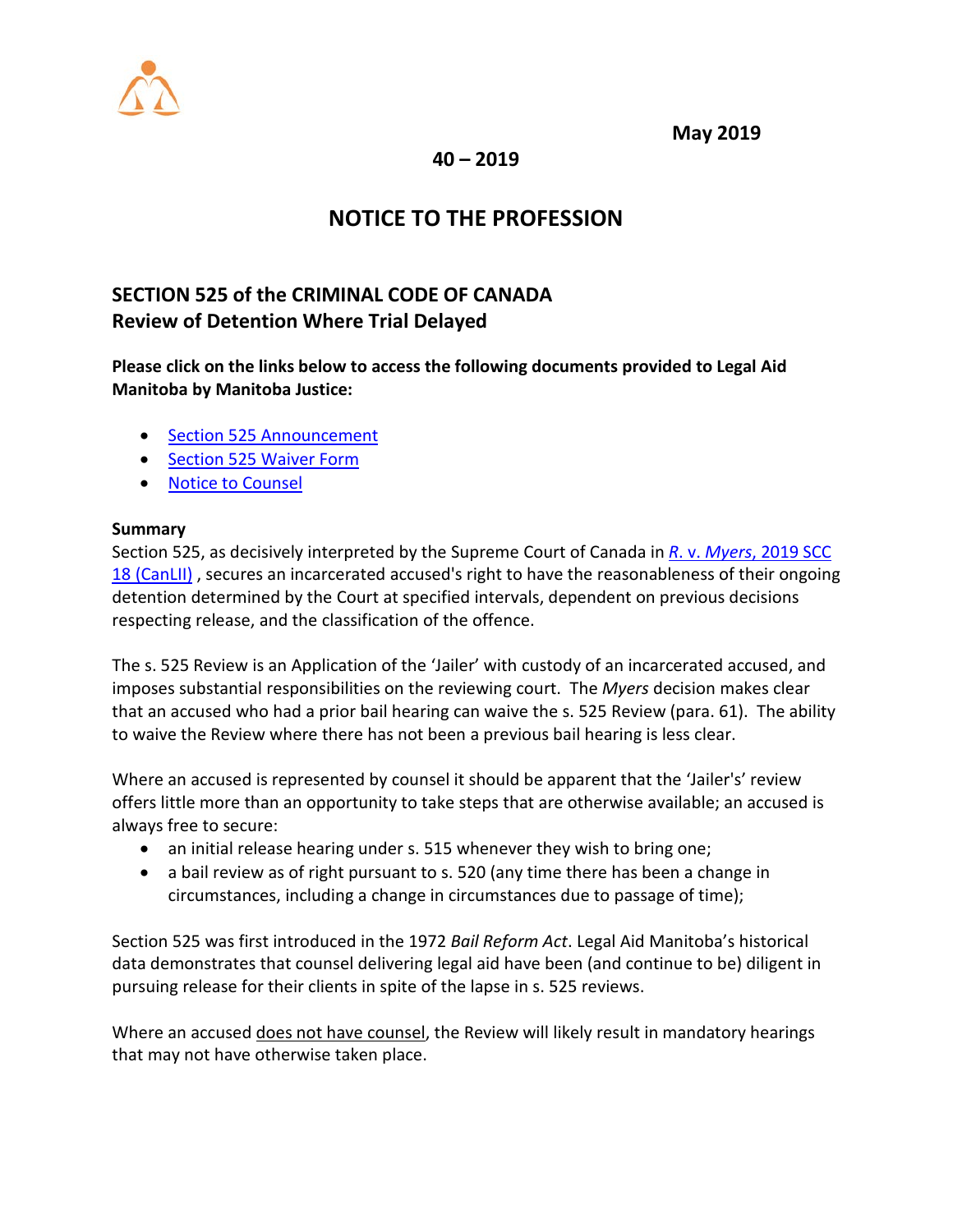

#### **Legal Aid Manitoba Policy**

Section 525 Reviews and the fees applicable to those hearings are not specifically mentioned in the tariff; however paragraphs 3 and 5 of *The Legal Aid Regulation* Schedule Tariff of Fees (*Schedule*) provide guidance to Legal Aid Manitoba and practitioners regarding how these matters are intended to be compensated:

*3. Unless otherwise specified, fees include all services furnished up to and including the first ½ day hearing in a matter. Additional fees are provided for extra ½ days.* 

*5. In determining fees for services not mentioned in this tariff the executive director may consider fees payable for comparable services and shall allow a reasonable fee with respect to those services.*

Legal Aid Manitoba consulted with stakeholders, including the Advisory Committee of Legal Aid Manitoba regarding the application of paragraphs 3 and 5 of the *Schedule* to s. 525 hearings. The consensus reached was as follows:

- Per paragraph 3 of the *Schedule,* where s. 525 Review Applications do not result in a hearing, they are not compensated separately; but rather as an included service in the block tariff for a given legal matter;
- Per paragraph 5 of the *Schedule*, where a s. 525 Review Application results in a contested bail at first instance, the tariff for bail at first instance applies and paid in addition to the block tariff for a given legal matter:
	- $\circ$  \$80.00/hr up to a max of \$160.00);
- Per paragraph 5 of the *Schedule*, where a s. 525 Review Application results in a review of the original bail finding, the tariff for a bail review applies and is paid in addition to the block tariff for a given legal matter:
	- $\circ$  Bail review (when authorized by the executive director including the first  $\frac{1}{2}$  day of hearing)  $\sim$  \$390
	- o each additional ½ day \$250

#### **Important Practical Considerations**

Counsel must take note that this is an Application by the 'Jailer' at first instance, and not by the accused. Absent a valid waiver from an accused, an obligation continues on the 'Jailer' and on the Court to:

- schedule a hearing;
- set a timely date for that hearing; and
- provide the materials necessary to ensure compliance with s. 525.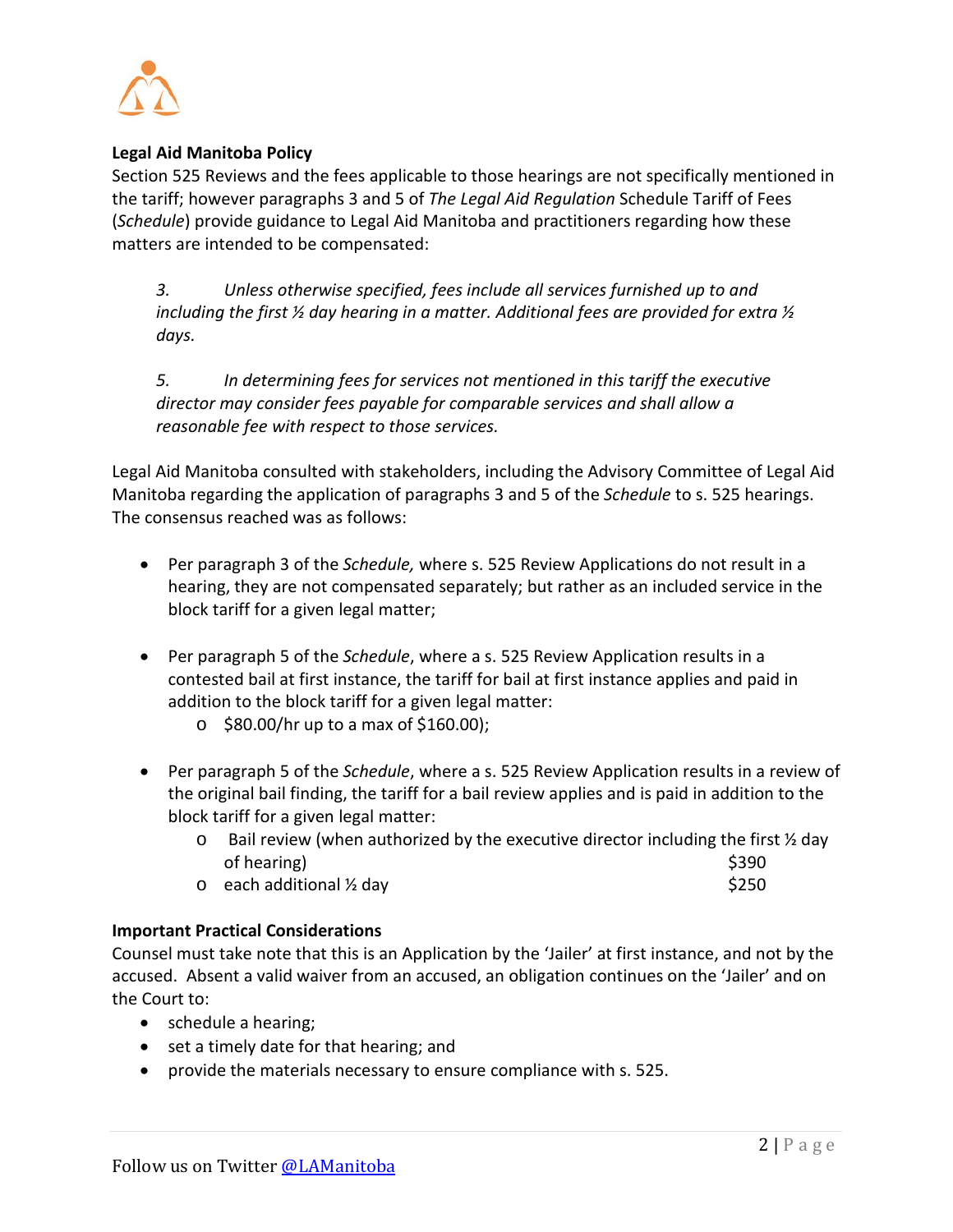

Regarding compensation for s. 525 hearings, the *Schedule* allows Legal Aid Manitoba to provide additional compensation to counsel (other than through the general block fee tariff), as follows:

- where a contested bail at first instance is conducted at a s. 525 hearing; or
- where a bail review has been authorized by the Executive Director.

The same follows for disbursements: Legal Aid Manitoba will only pay for the transcripts etc., for a s. 525 hearing where a bail review has been authorized by the Executive Director.

The test for bail review authorization remains, (as it has always been) that there has been a change in circumstances, legal error, or other meritorious grounds for a bail review.

As always, counsel must be diligent in seeking authorization for bail reviews at a s. 525 Application where appropriate, and in not agreeing to pay disbursements or other costs they are not authorized by Legal Aid Manitoba to incur, without prior authorization from the Executive Director.

### **OUT OF COURT FAMILY RESOLUTION CERTIFICATES**

Legal Aid Manitoba is committed to providing Manitobans with family law advice and representation services that are focused on:

- the best interests of children and families; and
- out of court resolution services that will help families resolve disputes before entering a courtroom

In September 2018, [Notice to the Profession 35-2018,](https://www.legalaid.mb.ca/wp-content/WordPress/PDF/np_35_2018.pdf) was distributed to panel lawyers and stakeholders. The Notice advises the profession of significant changes made to our processes to ensure that applicants, clients and lawyers are aware of their responsibilities resulting from the amendments to the MBQB Rules. One of the changes made to our processes was having applicants certify that (where appropriate to do so) they would agree to try to resolve their family dispute using an out of court family dispute resolution process such as 4 way meetings or collaborative law before instructing counsel to proceed to contested lititgation. A sample of the changes made to our initial retainer letter (received by clients in family matters) can be accessed [here.](http://www.legalaid.mb.ca:3389/board/Retaining%20Letter.pdf)

In February 2019, [Notice to the Professsion 37-2019](https://www.legalaid.mb.ca/wp-content/WordPress/PDF/np_37_2019.pdf) was distributed to panel lawyers and stakeholders. The Notice reminds the profession that family matters are case managed by Legal Aid Manitoba. The *Schedule* indicates that the following stages of litigation in family matters are only compensated (in addition to the block tariff) if they have been pre-approved by Legal Aid Manitoba:

- examinations for discovery;
- cross-Examinations of Affidavits; and
- trial